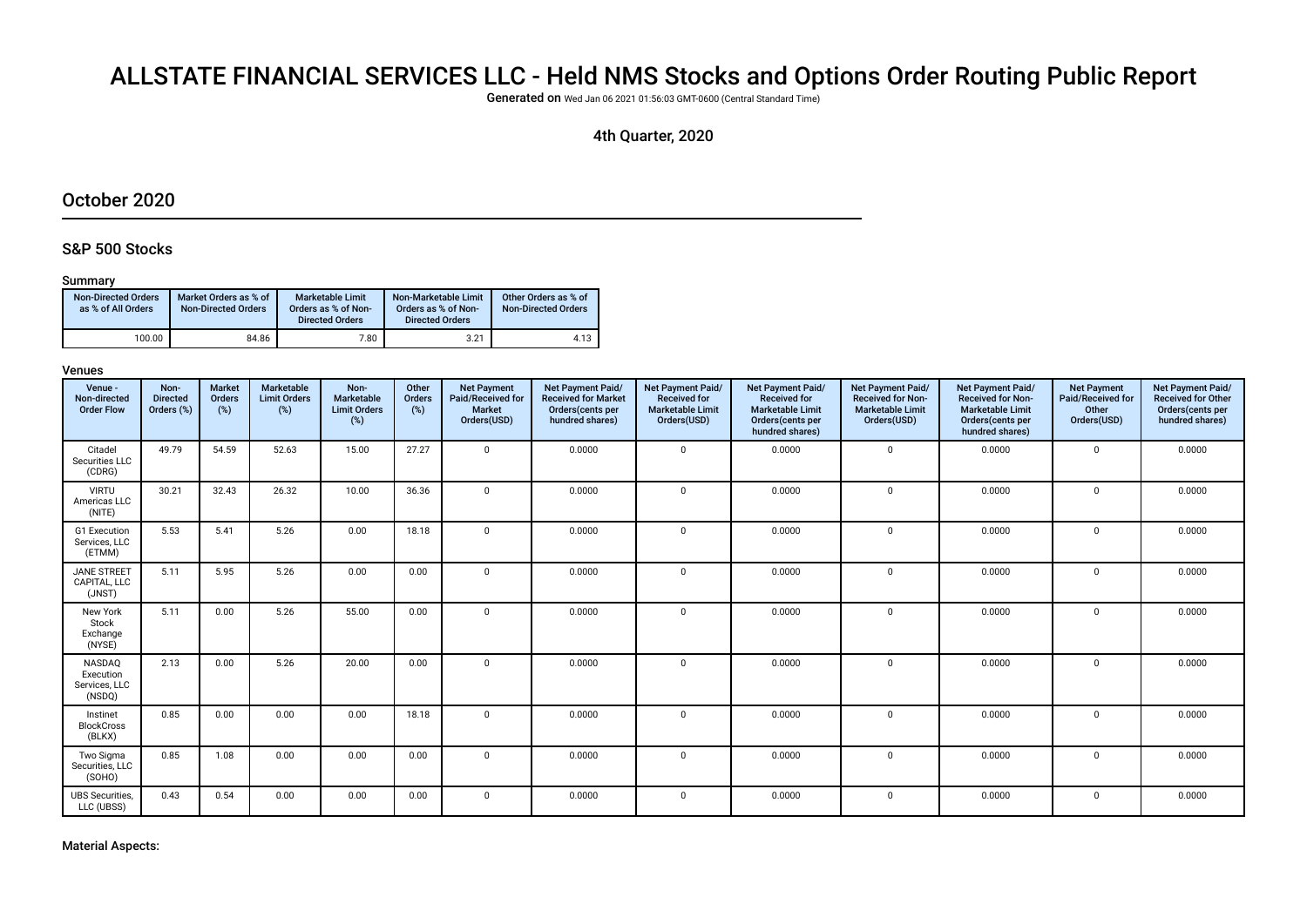| Citadel Securities LLC (CDRG):<br>[Insert discussion of the material aspects of the relationship with this venue pursuant to rule $606(a)(1)(iv)$ .]         |
|--------------------------------------------------------------------------------------------------------------------------------------------------------------|
| VIRTU Americas LLC (NITE):<br>[Insert discussion of the material aspects of the relationship with this venue pursuant to rule $606(a)(1)(iv)$ .]             |
| G1 Execution Services, LLC (ETMM):<br>[Insert discussion of the material aspects of the relationship with this venue pursuant to rule 606(a)(1)(iv).]        |
| JANE STREET CAPITAL, LLC (JNST):<br>[Insert discussion of the material aspects of the relationship with this venue pursuant to rule $606(a)(1)(iv)$ .]       |
| New York Stock Exchange (NYSE):<br>[Insert discussion of the material aspects of the relationship with this venue pursuant to rule $606(a)(1)(iv)$ .]        |
| NASDAQ Execution Services, LLC (NSDQ):<br>[Insert discussion of the material aspects of the relationship with this venue pursuant to rule $606(a)(1)(iv)$ .] |
| Instinet BlockCross (BLKX):<br>[Insert discussion of the material aspects of the relationship with this venue pursuant to rule $606(a)(1)(iv)$ .]            |
| Two Sigma Securities, LLC (SOHO):<br>[Insert discussion of the material aspects of the relationship with this venue pursuant to rule $606(a)(1)(iv)$ .]      |
| UBS Securities, LLC (UBSS):<br>[Insert discussion of the material aspects of the relationship with this venue pursuant to rule 606(a)(1)(iv).]               |

October 2020

## Non-S&P 500 Stocks

### Summary

 $\overline{\phantom{a}}$ 

| <b>Non-Directed Orders</b><br>as % of All Orders | Market Orders as % of<br><b>Non-Directed Orders</b> | <b>Marketable Limit</b><br>Orders as % of Non-<br><b>Directed Orders</b> | Non-Marketable Limit<br>Orders as % of Non-<br><b>Directed Orders</b> | Other Orders as % of<br><b>Non-Directed Orders</b> |
|--------------------------------------------------|-----------------------------------------------------|--------------------------------------------------------------------------|-----------------------------------------------------------------------|----------------------------------------------------|
| 100.00                                           | 56.90                                               | 3.69                                                                     | 38.67                                                                 | 0.74                                               |

\_ \_ \_ \_ \_ \_ \_ \_ \_ \_ \_ \_ \_ \_

### Venues

| Venue -<br>Non-directed<br><b>Order Flow</b>   | Non-<br><b>Directed</b><br>Orders (%) | <b>Market</b><br>Orders<br>(%) | <b>Marketable</b><br><b>Limit Orders</b><br>$(\%)$ | Non-<br>Marketable<br><b>Limit Orders</b><br>(%) | Other<br>Orders<br>(%) | <b>Net Payment</b><br>Paid/Received for<br><b>Market</b><br>Orders(USD) | Net Payment Paid/<br><b>Received for Market</b><br>Orders (cents per<br>hundred shares) | Net Payment Paid/<br><b>Received for</b><br><b>Marketable Limit</b><br>Orders(USD) | Net Payment Paid/<br><b>Received for</b><br><b>Marketable Limit</b><br>Orders(cents per<br>hundred shares) | Net Payment Paid/<br><b>Received for Non-</b><br><b>Marketable Limit</b><br>Orders(USD) | Net Payment Paid/<br><b>Received for Non-</b><br><b>Marketable Limit</b><br>Orders (cents per<br>hundred shares) | <b>Net Payment</b><br>Paid/Received for<br>Other<br>Orders(USD) | Net Payment Paid/<br><b>Received for Other</b><br>Orders(cents per<br>hundred shares) |
|------------------------------------------------|---------------------------------------|--------------------------------|----------------------------------------------------|--------------------------------------------------|------------------------|-------------------------------------------------------------------------|-----------------------------------------------------------------------------------------|------------------------------------------------------------------------------------|------------------------------------------------------------------------------------------------------------|-----------------------------------------------------------------------------------------|------------------------------------------------------------------------------------------------------------------|-----------------------------------------------------------------|---------------------------------------------------------------------------------------|
| NASDAQ<br>Execution<br>Services, LLC<br>(NSDQ) | 57.99                                 | 0.00                           | 40.00                                              | 82.78                                            | 0.00                   | $\Omega$                                                                | 0.0000                                                                                  |                                                                                    | 0.0000                                                                                                     | $\Omega$                                                                                | 0.0000                                                                                                           | $\Omega$                                                        | 0.0000                                                                                |
| Citadel<br>Securities LLC<br>(CDRG)            | 15.50                                 | 49.78                          | 15.00                                              | 1.41                                             | 33.33                  | $\Omega$                                                                | 0.0000                                                                                  |                                                                                    | 0.0000                                                                                                     | $\Omega$                                                                                | 0.0000                                                                                                           | $\Omega$                                                        | 0.0000                                                                                |
| <b>VIRTU</b><br>Americas LLC<br>(NITE)         | 11.02                                 | 35.06                          | 20.00                                              | 0.88                                             | 16.67                  | $\Omega$                                                                | 0.0000                                                                                  |                                                                                    | 0.0000                                                                                                     | 0                                                                                       | 0.0000                                                                                                           | $\Omega$                                                        | 0.0000                                                                                |
| Cboe EDGX US<br>Equities<br>Exchange<br>(EDGX) | 5.69                                  | 0.00                           | 0.00                                               | 8.26                                             | 0.00                   | $\Omega$                                                                | 0.0000                                                                                  |                                                                                    | 0.0000                                                                                                     | $\Omega$                                                                                | 0.0000                                                                                                           | $\Omega$                                                        | 0.0000                                                                                |
| <b>NYSE Arca</b><br>(ARCA)                     | 3.15                                  | 0.00                           | 0.00                                               | 4.57                                             | 0.00                   | $^{\circ}$                                                              | 0.0000                                                                                  |                                                                                    | 0.0000                                                                                                     | 0                                                                                       | 0.0000                                                                                                           | 0                                                               | 0.0000                                                                                |

 $-$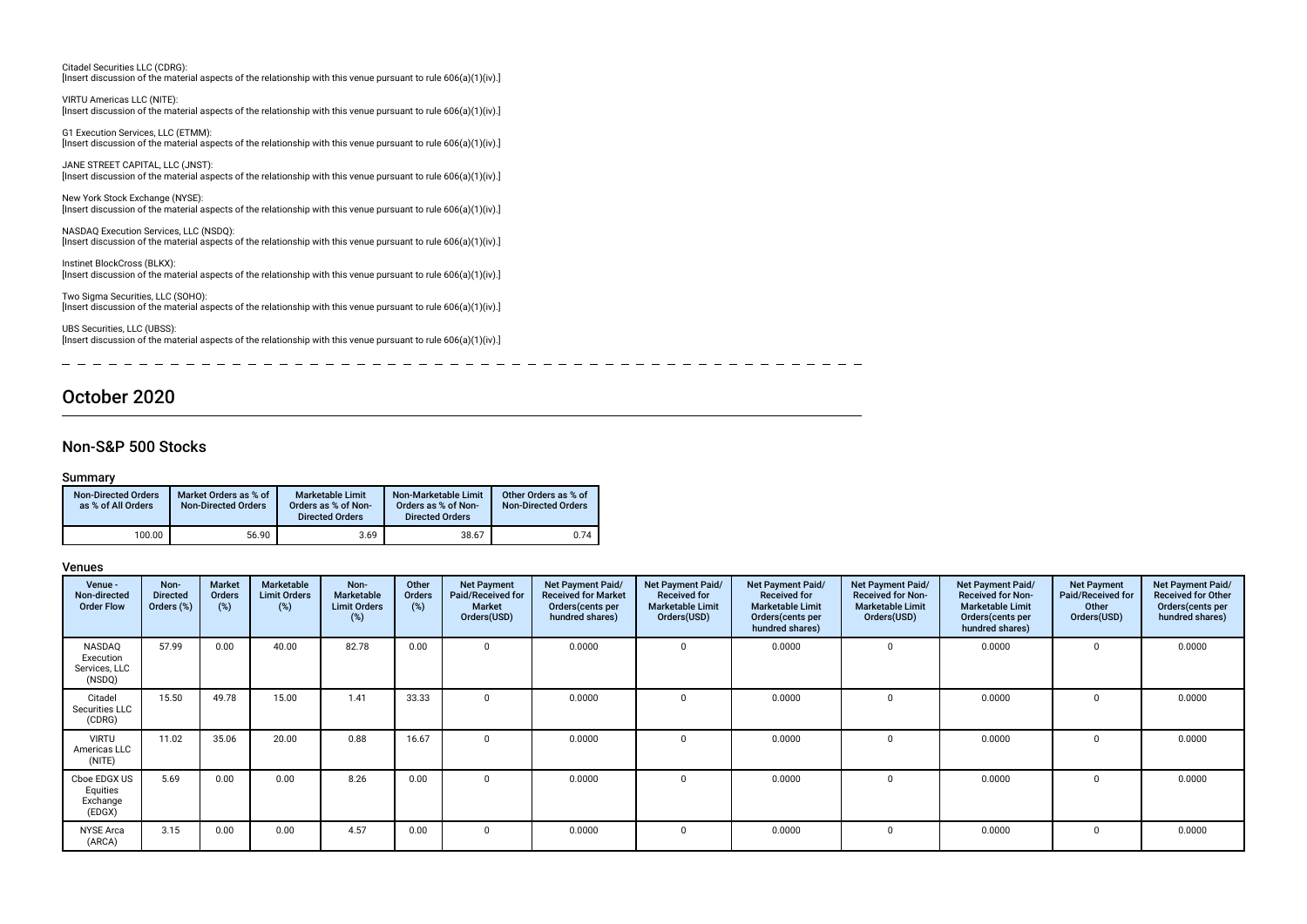| Venue -<br>Non-directed<br><b>Order Flow</b>   | Non-<br><b>Directed</b><br>Orders (%) | <b>Market</b><br><b>Orders</b><br>(%) | Marketable<br><b>Limit Orders</b><br>(%) | Non-<br>Marketable<br><b>Limit Orders</b><br>(%) | Other<br>Orders<br>(%) | <b>Net Payment</b><br>Paid/Received for<br><b>Market</b><br>Orders(USD) | Net Payment Paid/<br><b>Received for Market</b><br>Orders (cents per<br>hundred shares) | Net Payment Paid/<br><b>Received for</b><br><b>Marketable Limit</b><br>Orders(USD) | Net Payment Paid/<br><b>Received for</b><br><b>Marketable Limit</b><br>Orders(cents per<br>hundred shares) | Net Payment Paid/<br><b>Received for Non-</b><br><b>Marketable Limit</b><br>Orders(USD) | Net Payment Paid/<br><b>Received for Non-</b><br><b>Marketable Limit</b><br>Orders(cents per<br>hundred shares) | <b>Net Payment</b><br>Paid/Received for<br>Other<br>Orders(USD) | Net Payment Paid/<br><b>Received for Other</b><br>Orders(cents per<br>hundred shares) |
|------------------------------------------------|---------------------------------------|---------------------------------------|------------------------------------------|--------------------------------------------------|------------------------|-------------------------------------------------------------------------|-----------------------------------------------------------------------------------------|------------------------------------------------------------------------------------|------------------------------------------------------------------------------------------------------------|-----------------------------------------------------------------------------------------|-----------------------------------------------------------------------------------------------------------------|-----------------------------------------------------------------|---------------------------------------------------------------------------------------|
| <b>G1 Execution</b><br>Services, LLC<br>(ETMM) | 1.94                                  | 6.49                                  | 5.00                                     | 0.00                                             | 0.00                   |                                                                         | 0.0000                                                                                  | $\Omega$                                                                           | 0.0000                                                                                                     |                                                                                         | 0.0000                                                                                                          | $\Omega$                                                        | 0.0000                                                                                |
| <b>JANE STREET</b><br>CAPITAL, LLC<br>(JNST)   | 1.94                                  | 6.06                                  | 10.00                                    | 0.00                                             | 0.00                   |                                                                         | 0.0000                                                                                  |                                                                                    | 0.0000                                                                                                     |                                                                                         | 0.0000                                                                                                          | $\Omega$                                                        | 0.0000                                                                                |
| New York<br>Stock<br>Exchange<br>(NYSE)        | 1.57                                  | 0.00                                  | 5.00                                     | 2.11                                             | 0.00                   |                                                                         | 0.0000                                                                                  |                                                                                    | 0.0000                                                                                                     |                                                                                         | 0.0000                                                                                                          | $\Omega$                                                        | 0.0000                                                                                |
| Two Sigma<br>Securities, LLC<br>(SOHO)         | 0.73                                  | 2.16                                  | 5.00                                     | 0.00                                             | 0.00                   |                                                                         | 0.0000                                                                                  |                                                                                    | 0.0000                                                                                                     |                                                                                         | 0.0000                                                                                                          | $\Omega$                                                        | 0.0000                                                                                |
| Instinet<br><b>BlockCross</b><br>(BLKX)        | 0.36                                  | 0.00                                  | 0.00                                     | 0.00                                             | 50.00                  |                                                                         | 0.0000                                                                                  |                                                                                    | 0.0000                                                                                                     |                                                                                         | 0.0000                                                                                                          | $\Omega$                                                        | 0.0000                                                                                |

NASDAQ Execution Services, LLC (NSDQ): [Insert discussion of the material aspects of the relationship with this venue pursuant to rule 606(a)(1)(iv).]

Citadel Securities LLC (CDRG):

[Insert discussion of the material aspects of the relationship with this venue pursuant to rule 606(a)(1)(iv).]

VIRTU Americas LLC (NITE): [Insert discussion of the material aspects of the relationship with this venue pursuant to rule 606(a)(1)(iv).]

Cboe EDGX US Equities Exchange (EDGX): [Insert discussion of the material aspects of the relationship with this venue pursuant to rule 606(a)(1)(iv).]

NYSE Arca (ARCA): [Insert discussion of the material aspects of the relationship with this venue pursuant to rule 606(a)(1)(iv).]

G1 Execution Services, LLC (ETMM): [Insert discussion of the material aspects of the relationship with this venue pursuant to rule 606(a)(1)(iv).]

JANE STREET CAPITAL, LLC (JNST): [Insert discussion of the material aspects of the relationship with this venue pursuant to rule 606(a)(1)(iv).]

New York Stock Exchange (NYSE): [Insert discussion of the material aspects of the relationship with this venue pursuant to rule 606(a)(1)(iv).]

Two Sigma Securities, LLC (SOHO): [Insert discussion of the material aspects of the relationship with this venue pursuant to rule 606(a)(1)(iv).]

Instinet BlockCross (BLKX): [Insert discussion of the material aspects of the relationship with this venue pursuant to rule 606(a)(1)(iv).]

## October 2020

**Options** 

Summary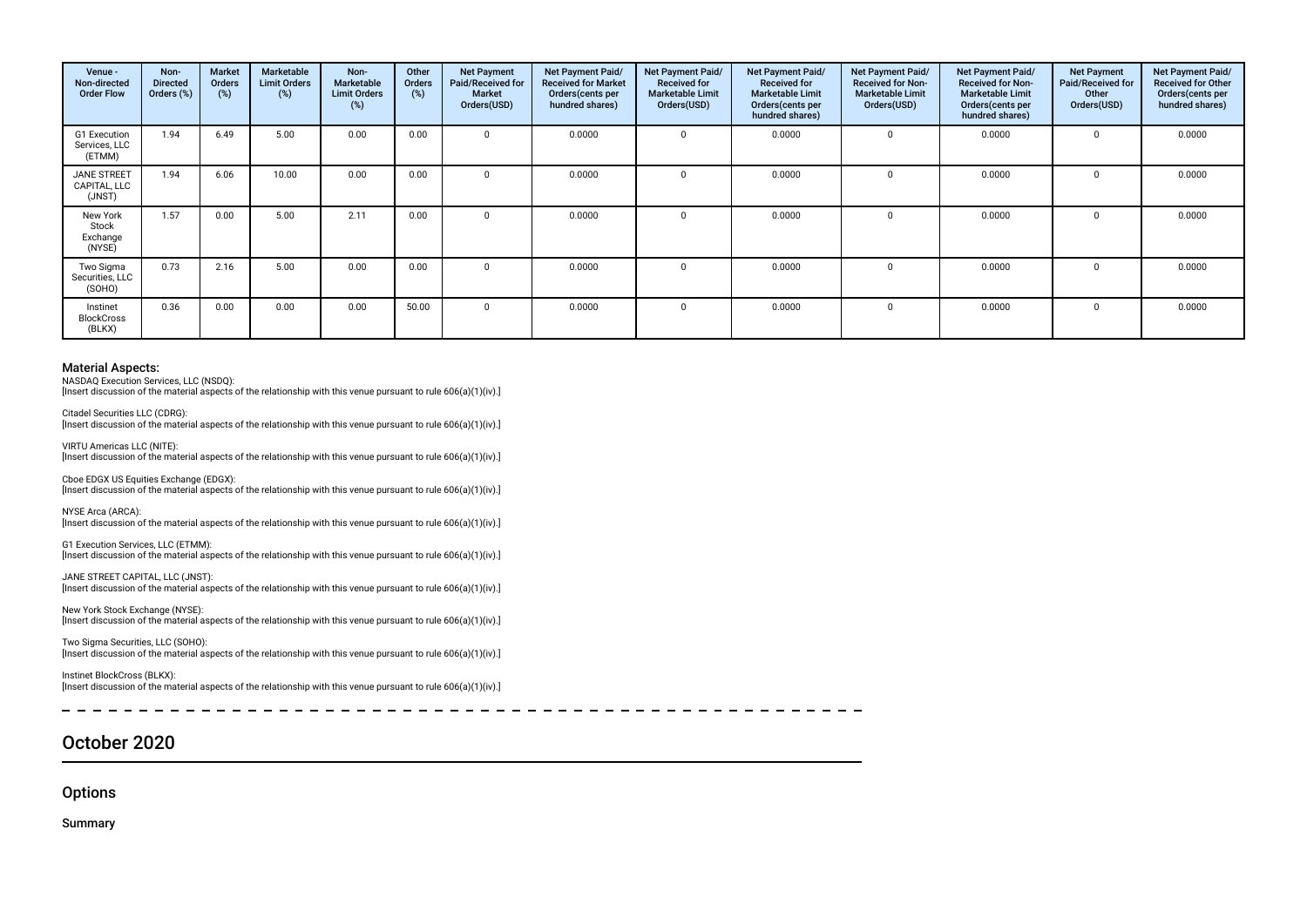| <b>Non-Directed Orders</b><br>as % of All Orders | Market Orders as % of<br><b>Non-Directed Orders</b> | <b>Marketable Limit</b><br>Orders as % of Non-<br><b>Directed Orders</b> | Non-Marketable Limit<br>Orders as % of Non-<br><b>Directed Orders</b> | Other Orders as % of<br><b>Non-Directed Orders</b> |
|--------------------------------------------------|-----------------------------------------------------|--------------------------------------------------------------------------|-----------------------------------------------------------------------|----------------------------------------------------|
| 0.00                                             | 0.00                                                | 0.00                                                                     | $0.00\,$                                                              | 0.00                                               |

## Venues

| Venue -<br>Non-<br>directed<br>Order<br><b>Flow</b> | <b>Non</b><br><b>Directed</b><br>Orders (%) | <b>Marketable</b><br>Market<br><b>Limit Orders</b><br><b>Orders</b> | Non-<br>Marketable<br><b>Limit Orders</b> | Other<br>Orders | <b>Net Payment</b><br>Paid/Received for<br><b>Market</b><br>Orders(USD) | Net Payment Paid/<br><b>Received for Market</b><br>Orders (cents per<br>hundred shares) | <b>Net Payment Paid/</b><br><b>Received for</b><br><b>Marketable Limit</b><br>Orders(USD) | Net Payment Paid/<br><b>Received for</b><br><b>Marketable Limit</b><br>Orders (cents per<br>hundred shares) | <b>Net Payment Paid/</b><br><b>Received for Non-</b><br><b>Marketable Limit</b><br>Orders(USD) | <b>Net Payment Paid/</b><br><b>Received for Non-</b><br><b>Marketable Limit</b><br>Orders (cents per<br>hundred shares) | <b>Net Payment</b><br>Paid/Received for<br>Other<br>Orders(USD) | <b>Net Payment Paid/</b><br><b>Received for Other</b><br>Orders cents per<br>hundred shares) |
|-----------------------------------------------------|---------------------------------------------|---------------------------------------------------------------------|-------------------------------------------|-----------------|-------------------------------------------------------------------------|-----------------------------------------------------------------------------------------|-------------------------------------------------------------------------------------------|-------------------------------------------------------------------------------------------------------------|------------------------------------------------------------------------------------------------|-------------------------------------------------------------------------------------------------------------------------|-----------------------------------------------------------------|----------------------------------------------------------------------------------------------|
|-----------------------------------------------------|---------------------------------------------|---------------------------------------------------------------------|-------------------------------------------|-----------------|-------------------------------------------------------------------------|-----------------------------------------------------------------------------------------|-------------------------------------------------------------------------------------------|-------------------------------------------------------------------------------------------------------------|------------------------------------------------------------------------------------------------|-------------------------------------------------------------------------------------------------------------------------|-----------------------------------------------------------------|----------------------------------------------------------------------------------------------|

## Material Aspects:

## November 2020

## S&P 500 Stocks

### Summary

| <b>Non-Directed Orders</b><br>as % of All Orders | Market Orders as % of<br><b>Non-Directed Orders</b> | <b>Marketable Limit</b><br>Orders as % of Non-<br><b>Directed Orders</b> | Non-Marketable Limit<br>Orders as % of Non-<br><b>Directed Orders</b> | Other Orders as % of<br><b>Non-Directed Orders</b> |
|--------------------------------------------------|-----------------------------------------------------|--------------------------------------------------------------------------|-----------------------------------------------------------------------|----------------------------------------------------|
| 100.00                                           | 93.50                                               | 2.53                                                                     | 2.89                                                                  | 1.08                                               |

| Venue -<br>Non-directed<br><b>Order Flow</b>   | Non-<br><b>Directed</b><br>Orders (%) | <b>Market</b><br><b>Orders</b><br>(%) | Marketable<br><b>Limit Orders</b><br>(%) | Non-<br>Marketable<br><b>Limit Orders</b><br>(%) | Other<br>Orders<br>$(\%)$ | <b>Net Payment</b><br>Paid/Received for<br><b>Market</b><br>Orders(USD) | Net Payment Paid/<br><b>Received for Market</b><br>Orders(cents per<br>hundred shares) | Net Payment Paid/<br><b>Received for</b><br><b>Marketable Limit</b><br>Orders(USD) | <b>Net Payment Paid/</b><br><b>Received for</b><br><b>Marketable Limit</b><br>Orders(cents per<br>hundred shares) | Net Payment Paid/<br><b>Received for Non-</b><br><b>Marketable Limit</b><br>Orders(USD) | <b>Net Payment Paid/</b><br><b>Received for Non-</b><br><b>Marketable Limit</b><br>Orders(cents per<br>hundred shares) | <b>Net Payment</b><br>Paid/Received for<br>Other<br>Orders(USD) | Net Payment Paid/<br><b>Received for Other</b><br>Orders(cents per<br>hundred shares) |
|------------------------------------------------|---------------------------------------|---------------------------------------|------------------------------------------|--------------------------------------------------|---------------------------|-------------------------------------------------------------------------|----------------------------------------------------------------------------------------|------------------------------------------------------------------------------------|-------------------------------------------------------------------------------------------------------------------|-----------------------------------------------------------------------------------------|------------------------------------------------------------------------------------------------------------------------|-----------------------------------------------------------------|---------------------------------------------------------------------------------------|
| Citadel<br>Securities LLC<br>(CDRG)            | 49.17                                 | 54.44                                 | 42.86                                    | 10.34                                            | 16.67                     | $\Omega$                                                                | 0.0000                                                                                 | $\mathbf 0$                                                                        | 0.0000                                                                                                            | $\mathbf 0$                                                                             | 0.0000                                                                                                                 | $\mathbf 0$                                                     | 0.0000                                                                                |
| <b>VIRTU</b><br>Americas LLC<br>(NITE)         | 28.24                                 | 30.89                                 | 28.57                                    | 3.45                                             | 33.33                     | $\Omega$                                                                | 0.0000                                                                                 | $\mathbf 0$                                                                        | 0.0000                                                                                                            | $\mathbf 0$                                                                             | 0.0000                                                                                                                 | $\mathbf 0$                                                     | 0.0000                                                                                |
| G1 Execution<br>Services, LLC<br>(ETMM)        | 5.98                                  | 6.18                                  | 14.29                                    | 0.00                                             | 16.67                     | $\Omega$                                                                | 0.0000                                                                                 | $\Omega$                                                                           | 0.0000                                                                                                            | $\mathbf 0$                                                                             | 0.0000                                                                                                                 | $\Omega$                                                        | 0.0000                                                                                |
| NASDAQ<br>Execution<br>Services. LLC<br>(NSDQ) | 5.65                                  | 0.00                                  | 0.00                                     | 58.62                                            | 0.00                      | $\Omega$                                                                | 0.0000                                                                                 | $\mathbf 0$                                                                        | 0.0000                                                                                                            | $\mathbf 0$                                                                             | 0.0000                                                                                                                 | $\Omega$                                                        | 0.0000                                                                                |
| <b>JANE STREET</b><br>CAPITAL, LLC<br>(JNST)   | 5.32                                  | 5.79                                  | 14.29                                    | 0.00                                             | 0.00                      | $\Omega$                                                                | 0.0000                                                                                 | $\Omega$                                                                           | 0.0000                                                                                                            | $\Omega$                                                                                | 0.0000                                                                                                                 | $\Omega$                                                        | 0.0000                                                                                |
| New York<br>Stock<br>Exchange<br>(NYSE)        | 2.33                                  | 0.00                                  | 0.00                                     | 24.14                                            | 0.00                      | $\Omega$                                                                | 0.0000                                                                                 | $\mathbf 0$                                                                        | 0.0000                                                                                                            | $\mathbf 0$                                                                             | 0.0000                                                                                                                 | $\mathbf 0$                                                     | 0.0000                                                                                |
| Two Sigma<br>Securities, LLC<br>(SOHO)         | 2.33                                  | 2.70                                  | 0.00                                     | 0.00                                             | 0.00                      | $\Omega$                                                                | 0.0000                                                                                 | $\mathbf 0$                                                                        | 0.0000                                                                                                            | $\mathbf 0$                                                                             | 0.0000                                                                                                                 | $\Omega$                                                        | 0.0000                                                                                |
| Instinet<br><b>BlockCross</b>                  | 0.66                                  | 0.00                                  | 0.00                                     | 0.00                                             | 33.33                     | $\Omega$                                                                | 0.0000                                                                                 | $\Omega$                                                                           | 0.0000                                                                                                            | 0                                                                                       | 0.0000                                                                                                                 | $\Omega$                                                        | 0.0000                                                                                |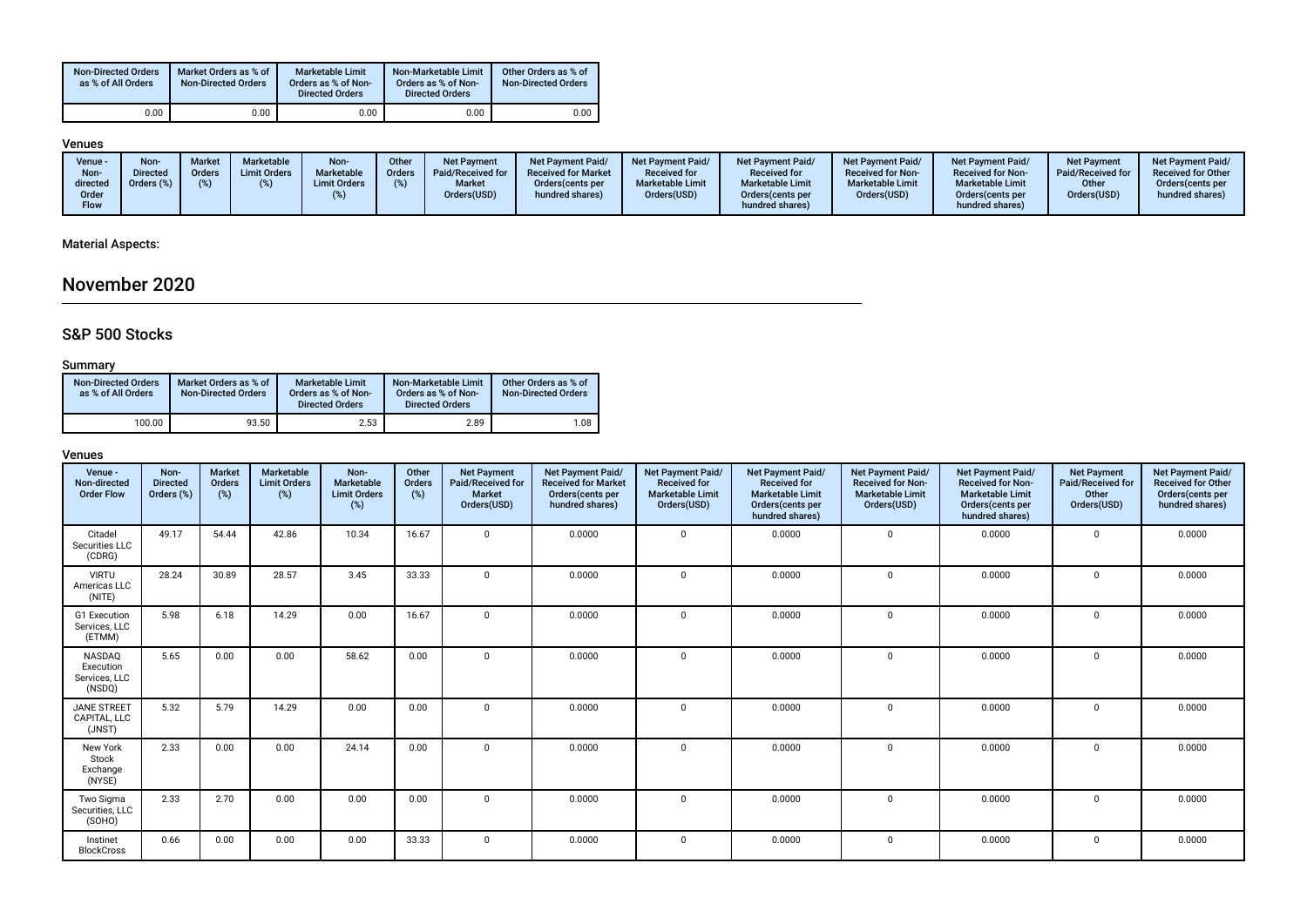| Venue -<br>Non-directed<br><b>Order Flow</b>   | Non-<br><b>Directed</b><br>Orders (%) | <b>Market</b><br>Orders<br>(%) | Marketable<br><b>Limit Orders</b><br>$(\%)$ | Non-<br><b>Marketable</b><br><b>Limit Orders</b><br>(%) | Other<br>Orders<br>(%) | <b>Net Payment</b><br>Paid/Received for<br><b>Market</b><br>Orders(USD) | Net Payment Paid/<br><b>Received for Market</b><br>Orders (cents per<br>hundred shares) | <b>Net Payment Paid/</b><br><b>Received for</b><br><b>Marketable Limit</b><br>Orders(USD) | Net Payment Paid/<br><b>Received for</b><br><b>Marketable Limit</b><br>Orders (cents per<br>hundred shares) | <b>Net Payment Paid/</b><br><b>Received for Non-</b><br><b>Marketable Limit</b><br>Orders(USD) | <b>Net Payment Paid/</b><br><b>Received for Non-</b><br><b>Marketable Limit</b><br>Orders(cents per<br>hundred shares) | <b>Net Payment</b><br>Paid/Received for<br>Other<br>Orders(USD) | Net Payment Paid/<br><b>Received for Other</b><br>Orders(cents per<br>hundred shares) |
|------------------------------------------------|---------------------------------------|--------------------------------|---------------------------------------------|---------------------------------------------------------|------------------------|-------------------------------------------------------------------------|-----------------------------------------------------------------------------------------|-------------------------------------------------------------------------------------------|-------------------------------------------------------------------------------------------------------------|------------------------------------------------------------------------------------------------|------------------------------------------------------------------------------------------------------------------------|-----------------------------------------------------------------|---------------------------------------------------------------------------------------|
| (BLKX)                                         |                                       |                                |                                             |                                                         |                        |                                                                         |                                                                                         |                                                                                           |                                                                                                             |                                                                                                |                                                                                                                        |                                                                 |                                                                                       |
| Cboe EDGX US<br>Equities<br>Exchange<br>(EDGX) | 0.33                                  | 0.00                           | 0.00                                        | 3.45                                                    | 0.00                   |                                                                         | 0.0000                                                                                  |                                                                                           | 0.0000                                                                                                      |                                                                                                | 0.0000                                                                                                                 |                                                                 | 0.0000                                                                                |

Citadel Securities LLC (CDRG):

[Insert discussion of the material aspects of the relationship with this venue pursuant to rule 606(a)(1)(iv).]

VIRTU Americas LLC (NITE): [Insert discussion of the material aspects of the relationship with this venue pursuant to rule 606(a)(1)(iv).]

G1 Execution Services, LLC (ETMM): [Insert discussion of the material aspects of the relationship with this venue pursuant to rule 606(a)(1)(iv).]

NASDAQ Execution Services, LLC (NSDQ): [Insert discussion of the material aspects of the relationship with this venue pursuant to rule 606(a)(1)(iv).]

JANE STREET CAPITAL, LLC (JNST): [Insert discussion of the material aspects of the relationship with this venue pursuant to rule 606(a)(1)(iv).]

New York Stock Exchange (NYSE): [Insert discussion of the material aspects of the relationship with this venue pursuant to rule 606(a)(1)(iv).]

Two Sigma Securities, LLC (SOHO): [Insert discussion of the material aspects of the relationship with this venue pursuant to rule 606(a)(1)(iv).]

Instinet BlockCross (BLKX):  $\frac{1}{2}$  [Insert discussion of the material aspects of the relationship with this venue pursuant to rule 606(a)(1)(iv).]

Cboe EDGX US Equities Exchange (EDGX): [Insert discussion of the material aspects of the relationship with this venue pursuant to rule 606(a)(1)(iv).]

November 2020

### Non-S&P 500 Stocks

### Summary

| <b>Non-Directed Orders</b><br>as % of All Orders | Market Orders as % of<br><b>Non-Directed Orders</b> | Marketable Limit<br>Orders as % of Non-<br><b>Directed Orders</b> | Non-Marketable Limit<br>Orders as % of Non-<br><b>Directed Orders</b> | Other Orders as % of<br><b>Non-Directed Orders</b> |
|--------------------------------------------------|-----------------------------------------------------|-------------------------------------------------------------------|-----------------------------------------------------------------------|----------------------------------------------------|
| 100.00                                           | 49.41                                               | 3.21                                                              | 46.36                                                                 | 1.02                                               |

| <b>Venue -</b><br>Non-directed<br><b>Order Flow</b> | Non-<br><b>Directed</b><br>Orders (%) | <b>Market</b><br>Orders<br>(%) | Marketable<br><b>Limit Orders</b><br>(%) | Non-<br>Marketable<br><b>Limit Orders</b><br>(%) | Other<br><b>Orders</b><br>(%) | <b>Net Payment</b><br>Paid/Received for<br><b>Market</b><br>Orders(USD) | Net Payment Paid/<br><b>Received for Market</b><br>Orders (cents per<br>hundred shares) | <b>Net Payment Paid/</b><br><b>Received for</b><br><b>Marketable Limit</b><br>Orders(USD) | <b>Net Payment Paid/</b><br><b>Received for</b><br><b>Marketable Limit</b><br>Orders (cents per<br>hundred shares) | <b>Net Payment Paid/</b><br><b>Received for Non-</b><br><b>Marketable Limit</b><br>Orders(USD) | <b>Net Payment Paid/</b><br><b>Received for Non-</b><br><b>Marketable Limit</b><br>Orders (cents per<br>hundred shares) | <b>Net Payment</b><br>Paid/Received for<br>Other<br>Orders(USD) | Net Payment Paid/<br><b>Received for Other</b><br>Orders (cents per<br>hundred shares) |
|-----------------------------------------------------|---------------------------------------|--------------------------------|------------------------------------------|--------------------------------------------------|-------------------------------|-------------------------------------------------------------------------|-----------------------------------------------------------------------------------------|-------------------------------------------------------------------------------------------|--------------------------------------------------------------------------------------------------------------------|------------------------------------------------------------------------------------------------|-------------------------------------------------------------------------------------------------------------------------|-----------------------------------------------------------------|----------------------------------------------------------------------------------------|
| NASDAO<br>Execution<br>Services, LLC                | 48.86                                 | 0.00                           | 39.13                                    | 73.54                                            | 0.00                          |                                                                         | 0.0000                                                                                  |                                                                                           | 0.0000                                                                                                             |                                                                                                | 0.0000                                                                                                                  |                                                                 | 0.0000                                                                                 |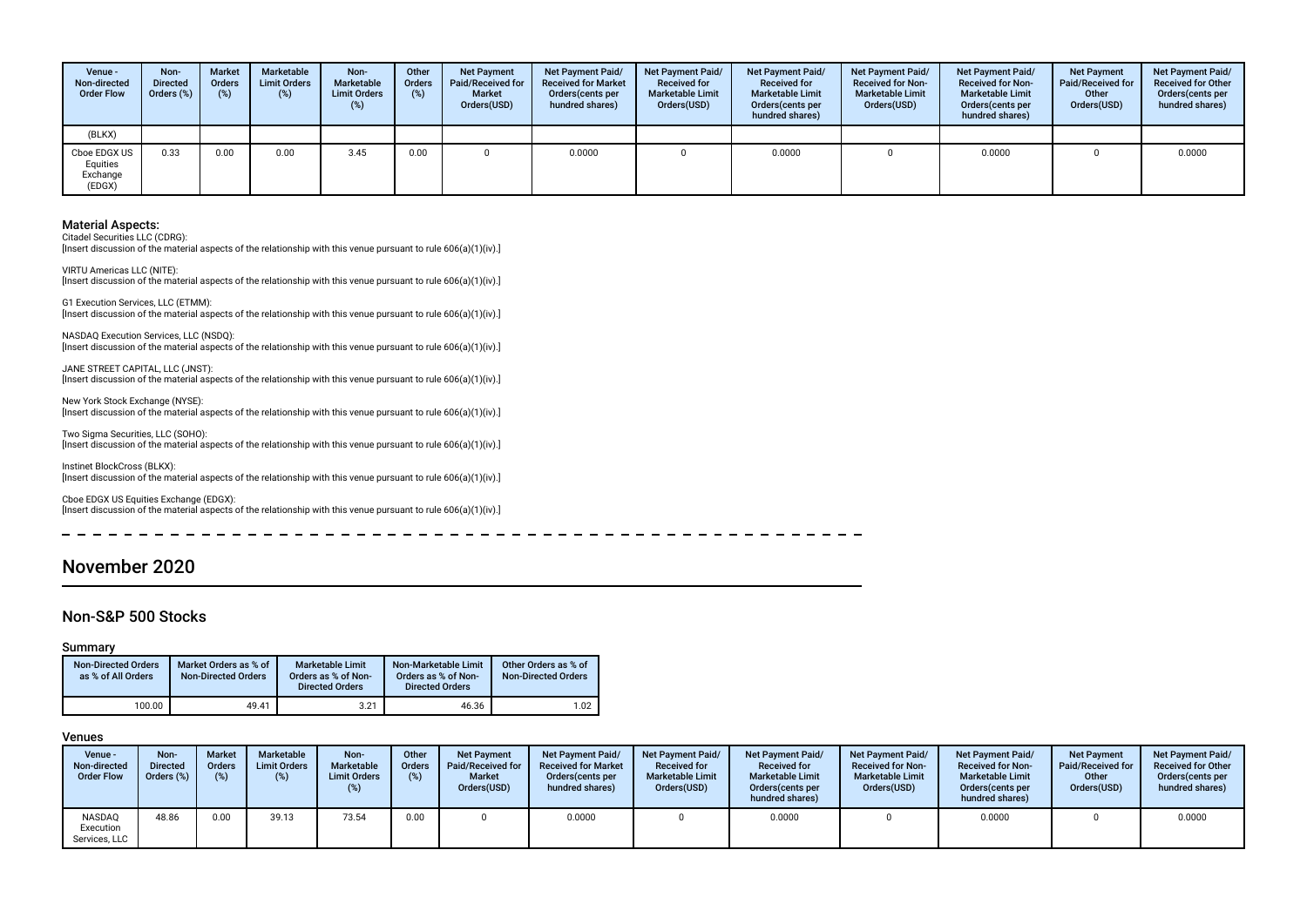| Venue -<br>Non-directed<br><b>Order Flow</b>   | Non-<br><b>Directed</b><br>Orders (%) | <b>Market</b><br>Orders<br>(%) | Marketable<br><b>Limit Orders</b><br>(%) | Non-<br>Marketable<br><b>Limit Orders</b><br>(%) | Other<br>Orders<br>(%) | <b>Net Payment</b><br>Paid/Received for<br><b>Market</b><br>Orders(USD) | Net Payment Paid/<br><b>Received for Market</b><br>Orders(cents per<br>hundred shares) | Net Payment Paid/<br><b>Received for</b><br><b>Marketable Limit</b><br>Orders(USD) | Net Payment Paid/<br><b>Received for</b><br><b>Marketable Limit</b><br>Orders(cents per<br>hundred shares) | Net Payment Paid/<br><b>Received for Non-</b><br><b>Marketable Limit</b><br>Orders(USD) | Net Payment Paid/<br>Received for Non-<br><b>Marketable Limit</b><br>Orders(cents per<br>hundred shares) | <b>Net Payment</b><br>Paid/Received for<br>Other<br>Orders(USD) | Net Payment Paid/<br><b>Received for Other</b><br>Orders(cents per<br>hundred shares) |
|------------------------------------------------|---------------------------------------|--------------------------------|------------------------------------------|--------------------------------------------------|------------------------|-------------------------------------------------------------------------|----------------------------------------------------------------------------------------|------------------------------------------------------------------------------------|------------------------------------------------------------------------------------------------------------|-----------------------------------------------------------------------------------------|----------------------------------------------------------------------------------------------------------|-----------------------------------------------------------------|---------------------------------------------------------------------------------------|
| (NSDQ)                                         |                                       |                                |                                          |                                                  |                        |                                                                         |                                                                                        |                                                                                    |                                                                                                            |                                                                                         |                                                                                                          |                                                                 |                                                                                       |
| Citadel<br>Securities LLC<br>(CDRG)            | 18.96                                 | 51.03                          | 17.39                                    | 3.33                                             | 28.57                  | $\overline{0}$                                                          | 0.0000                                                                                 | $\mathbf 0$                                                                        | 0.0000                                                                                                     | $\mathbf 0$                                                                             | 0.0000                                                                                                   | $\Omega$                                                        | 0.0000                                                                                |
| <b>VIRTU</b><br>Americas LLC<br>(NITE)         | 13.54                                 | 33.90                          | 30.43                                    | 2.66                                             | 42.86                  | $\Omega$                                                                | 0.0000                                                                                 | $\Omega$                                                                           | 0.0000                                                                                                     | $\mathbf 0$                                                                             | 0.0000                                                                                                   | $\Omega$                                                        | 0.0000                                                                                |
| Cboe EDGX US<br>Equities<br>Exchange<br>(EDGX) | 11.38                                 | 0.00                           | 0.00                                     | 17.47                                            | 0.00                   | $\Omega$                                                                | 0.0000                                                                                 | $\Omega$                                                                           | 0.0000                                                                                                     | 0                                                                                       | 0.0000                                                                                                   | $\Omega$                                                        | 0.0000                                                                                |
| G1 Execution<br>Services, LLC<br>(ETMM)        | 2.38                                  | 6.51                           | 4.35                                     | 0.17                                             | 14.29                  | $\mathbf 0$                                                             | 0.0000                                                                                 | $\Omega$                                                                           | 0.0000                                                                                                     | $\mathbf 0$                                                                             | 0.0000                                                                                                   | $\Omega$                                                        | 0.0000                                                                                |
| <b>JANE STREET</b><br>CAPITAL. LLC<br>(JNST)   | 2.06                                  | 5.82                           | 8.70                                     | 0.00                                             | 0.00                   | $\Omega$                                                                | 0.0000                                                                                 | $\Omega$                                                                           | 0.0000                                                                                                     | $\mathbf 0$                                                                             | 0.0000                                                                                                   | $\Omega$                                                        | 0.0000                                                                                |
| <b>NYSE Arca</b><br>(ARCA)                     | 1.19                                  | 0.00                           | 0.00                                     | 1.83                                             | 0.00                   | $\overline{0}$                                                          | 0.0000                                                                                 | $\mathbf 0$                                                                        | 0.0000                                                                                                     | $\mathbf 0$                                                                             | 0.0000                                                                                                   | $\mathbf 0$                                                     | 0.0000                                                                                |
| Two Sigma<br>Securities, LLC<br>(SOHO)         | 0.54                                  | 1.71                           | 0.00                                     | 0.00                                             | 0.00                   | $\Omega$                                                                | 0.0000                                                                                 | $\Omega$                                                                           | 0.0000                                                                                                     | $\mathbf 0$                                                                             | 0.0000                                                                                                   | $\Omega$                                                        | 0.0000                                                                                |
| New York<br>Stock<br>Exchange<br>(NYSE)        | 0.43                                  | 0.00                           | 0.00                                     | 0.67                                             | 0.00                   | $\Omega$                                                                | 0.0000                                                                                 | $\Omega$                                                                           | 0.0000                                                                                                     | 0                                                                                       | 0.0000                                                                                                   | $\Omega$                                                        | 0.0000                                                                                |
| <b>UBS</b><br>Securities, LLC<br>(UBSS)        | 0.33                                  | 1.03                           | 0.00                                     | 0.00                                             | 0.00                   | $\mathbf{0}$                                                            | 0.0000                                                                                 | $\mathbf 0$                                                                        | 0.0000                                                                                                     | $\mathbf 0$                                                                             | 0.0000                                                                                                   | $\Omega$                                                        | 0.0000                                                                                |

NASDAQ Execution Services, LLC (NSDQ):

[Insert discussion of the material aspects of the relationship with this venue pursuant to rule 606(a)(1)(iv).]

Citadel Securities LLC (CDRG): [Insert discussion of the material aspects of the relationship with this venue pursuant to rule 606(a)(1)(iv).]

VIRTU Americas LLC (NITE):  $\lim$  insert discussion of the material aspects of the relationship with this venue pursuant to rule 606(a)(1)(iv).

Cboe EDGX US Equities Exchange (EDGX): [Insert discussion of the material aspects of the relationship with this venue pursuant to rule 606(a)(1)(iv).]

G1 Execution Services, LLC (ETMM): [Insert discussion of the material aspects of the relationship with this venue pursuant to rule 606(a)(1)(iv).]

JANE STREET CAPITAL, LLC (JNST): [Insert discussion of the material aspects of the relationship with this venue pursuant to rule 606(a)(1)(iv).]

NYSE Arca (ARCA): [Insert discussion of the material aspects of the relationship with this venue pursuant to rule 606(a)(1)(iv).]

Two Sigma Securities, LLC (SOHO): [Insert discussion of the material aspects of the relationship with this venue pursuant to rule 606(a)(1)(iv).]

New York Stock Exchange (NYSE): [Insert discussion of the material aspects of the relationship with this venue pursuant to rule 606(a)(1)(iv).]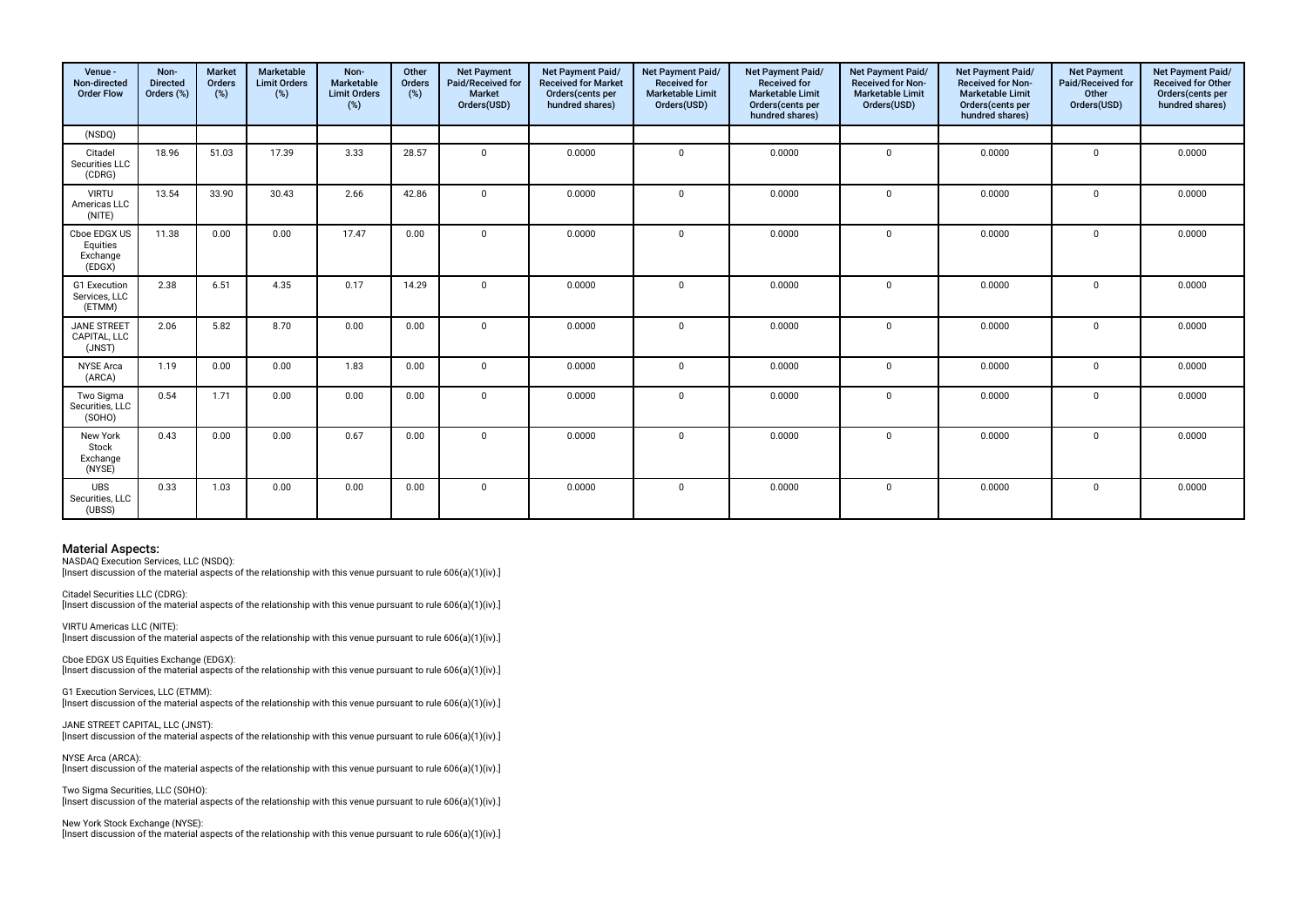### χ.  $\sim$  $\overline{a}$  $\overline{\phantom{a}}$ **Contract**  $\sim$   $\sim$

## November 2020

## **Options**

## Summary

| <b>Non-Directed Orders</b><br>as % of All Orders | Market Orders as % of<br><b>Non-Directed Orders</b> | <b>Marketable Limit</b><br>Orders as % of Non-<br><b>Directed Orders</b> | Non-Marketable Limit<br>Orders as % of Non-<br><b>Directed Orders</b> | Other Orders as % of<br><b>Non-Directed Orders</b> |
|--------------------------------------------------|-----------------------------------------------------|--------------------------------------------------------------------------|-----------------------------------------------------------------------|----------------------------------------------------|
| 0.00                                             | 0.00                                                | 0.00                                                                     | 0.00                                                                  | 0.00                                               |

### Venues

| Venue -<br>Non-<br>directed<br>Order<br>Flow | Non-<br><b>Directed</b><br>Orders (%) | <b>Market</b><br><b>Orders</b><br>(%) | Marketable<br><b>Limit Orders</b> | Non-<br>Marketable<br><b>Limit Orders</b> | Other<br><b>Orders</b> | <b>Net Payment</b><br>Paid/Received for<br><b>Market</b><br>Orders(USD) | <b>Net Payment Paid/</b><br><b>Received for Market</b><br>Orders (cents per<br>hundred shares) | <b>Net Payment Paid/</b><br><b>Received for</b><br><b>Marketable Limit</b><br>Orders(USD) | <b>Net Payment Paid/</b><br><b>Received for</b><br><b>Marketable Limit</b><br>Orders (cents per<br>hundred shares) | <b>Net Payment Paid/</b><br><b>Received for Non-</b><br><b>Marketable Limit</b><br>Orders(USD) | <b>Net Payment Paid/</b><br><b>Received for Non-</b><br><b>Marketable Limit</b><br>Orders (cents per<br>hundred shares) | <b>Net Payment</b><br>Paid/Received for<br>Other<br>Orders(USD) | Net Payment Paid/<br><b>Received for Other</b><br>Orders(cents per<br>hundred shares) |
|----------------------------------------------|---------------------------------------|---------------------------------------|-----------------------------------|-------------------------------------------|------------------------|-------------------------------------------------------------------------|------------------------------------------------------------------------------------------------|-------------------------------------------------------------------------------------------|--------------------------------------------------------------------------------------------------------------------|------------------------------------------------------------------------------------------------|-------------------------------------------------------------------------------------------------------------------------|-----------------------------------------------------------------|---------------------------------------------------------------------------------------|
|----------------------------------------------|---------------------------------------|---------------------------------------|-----------------------------------|-------------------------------------------|------------------------|-------------------------------------------------------------------------|------------------------------------------------------------------------------------------------|-------------------------------------------------------------------------------------------|--------------------------------------------------------------------------------------------------------------------|------------------------------------------------------------------------------------------------|-------------------------------------------------------------------------------------------------------------------------|-----------------------------------------------------------------|---------------------------------------------------------------------------------------|

## Material Aspects:

## December 2020

## S&P 500 Stocks

### Summary

| <b>Non-Directed Orders</b><br>as % of All Orders | Market Orders as % of<br><b>Non-Directed Orders</b> | <b>Marketable Limit</b><br>Orders as % of Non-<br><b>Directed Orders</b> | Non-Marketable Limit<br>Orders as % of Non-<br><b>Directed Orders</b> | Other Orders as % of<br><b>Non-Directed Orders</b> |
|--------------------------------------------------|-----------------------------------------------------|--------------------------------------------------------------------------|-----------------------------------------------------------------------|----------------------------------------------------|
| 100.00                                           | 87.09                                               | 3.97                                                                     | 4.30                                                                  | 4.64                                               |

| Venue -<br>Non-directed<br><b>Order Flow</b> | Non-<br><b>Directed</b><br>Orders (%) | Market<br><b>Orders</b><br>$(\%)$ | Marketable<br><b>Limit Orders</b><br>(%) | Non-<br>Marketable<br><b>Limit Orders</b><br>(%) | Other<br><b>Orders</b><br>(%) | <b>Net Payment</b><br>Paid/Received for<br><b>Market</b><br>Orders(USD) | Net Payment Paid/<br><b>Received for Market</b><br>Orders(cents per<br>hundred shares) | <b>Net Payment Paid/</b><br><b>Received for</b><br><b>Marketable Limit</b><br>Orders(USD) | Net Payment Paid/<br><b>Received for</b><br><b>Marketable Limit</b><br>Orders (cents per<br>hundred shares) | <b>Net Payment Paid/</b><br><b>Received for Non-</b><br><b>Marketable Limit</b><br>Orders(USD) | Net Payment Paid/<br><b>Received for Non-</b><br><b>Marketable Limit</b><br>Orders (cents per<br>hundred shares) | <b>Net Payment</b><br>Paid/Received for<br>Other<br>Orders(USD) | Net Payment Paid/<br><b>Received for Other</b><br>Orders(cents per<br>hundred shares) |
|----------------------------------------------|---------------------------------------|-----------------------------------|------------------------------------------|--------------------------------------------------|-------------------------------|-------------------------------------------------------------------------|----------------------------------------------------------------------------------------|-------------------------------------------------------------------------------------------|-------------------------------------------------------------------------------------------------------------|------------------------------------------------------------------------------------------------|------------------------------------------------------------------------------------------------------------------|-----------------------------------------------------------------|---------------------------------------------------------------------------------------|
| Citadel<br>Securities LLC<br>(CDRG)          | 45.75                                 | 52.47                             | 53.85                                    | 1.96                                             | 71.43                         |                                                                         | 0.0000                                                                                 |                                                                                           | 0.0000                                                                                                      |                                                                                                | 0.0000                                                                                                           |                                                                 | 0.0000                                                                                |
| <b>VIRTU</b><br>Americas LLC<br>(NITE)       | 24.93                                 | 30.80                             | 7.69                                     | 1.96                                             | 14.29                         |                                                                         | 0.0000                                                                                 |                                                                                           | 0.0000                                                                                                      | 0                                                                                              | 0.0000                                                                                                           |                                                                 | 0.0000                                                                                |
| New York<br>Stock<br>Exchange<br>(NYSE)      | 10.26                                 | 0.00                              | 15.38                                    | 64.71                                            | 0.00                          |                                                                         | 0.0000                                                                                 |                                                                                           | 0.0000                                                                                                      |                                                                                                | 0.0000                                                                                                           |                                                                 | 0.0000                                                                                |
| <b>JANE STREET</b><br>CAPITAL, LLC<br>(JNST) | 7.62                                  | 9.13                              | 15.38                                    | 0.00                                             | 0.00                          |                                                                         | 0.0000                                                                                 |                                                                                           | 0.0000                                                                                                      |                                                                                                | 0.0000                                                                                                           |                                                                 | 0.0000                                                                                |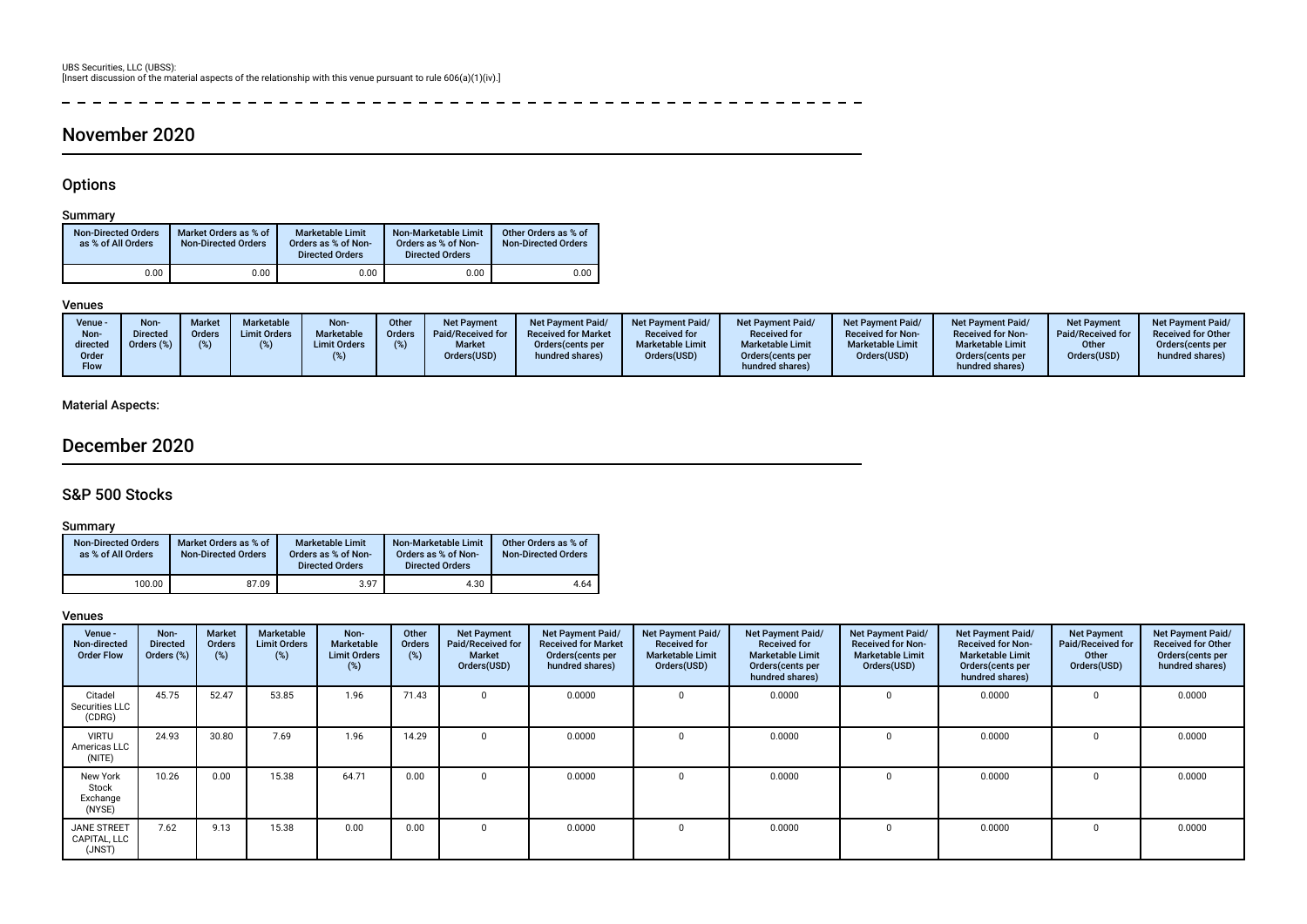| Venue -<br>Non-directed<br><b>Order Flow</b>   | Non-<br><b>Directed</b><br>Orders (%) | Market<br>Orders<br>$(\%)$ | Marketable<br><b>Limit Orders</b><br>$(\%)$ | Non-<br>Marketable<br><b>Limit Orders</b><br>(%) | Other<br><b>Orders</b><br>(%) | <b>Net Payment</b><br>Paid/Received for<br><b>Market</b><br>Orders(USD) | Net Payment Paid/<br><b>Received for Market</b><br>Orders(cents per<br>hundred shares) | Net Payment Paid/<br><b>Received for</b><br><b>Marketable Limit</b><br>Orders(USD) | Net Payment Paid/<br><b>Received for</b><br><b>Marketable Limit</b><br>Orders(cents per<br>hundred shares) | Net Payment Paid/<br><b>Received for Non-</b><br><b>Marketable Limit</b><br>Orders(USD) | Net Payment Paid/<br><b>Received for Non-</b><br><b>Marketable Limit</b><br>Orders (cents per<br>hundred shares) | <b>Net Payment</b><br>Paid/Received for<br>Other<br>Orders(USD) | Net Payment Paid/<br><b>Received for Other</b><br>Orders(cents per<br>hundred shares) |
|------------------------------------------------|---------------------------------------|----------------------------|---------------------------------------------|--------------------------------------------------|-------------------------------|-------------------------------------------------------------------------|----------------------------------------------------------------------------------------|------------------------------------------------------------------------------------|------------------------------------------------------------------------------------------------------------|-----------------------------------------------------------------------------------------|------------------------------------------------------------------------------------------------------------------|-----------------------------------------------------------------|---------------------------------------------------------------------------------------|
| G1 Execution<br>Services, LLC<br>(ETMM)        | 3.81                                  | 4.94                       | 0.00                                        | 0.00                                             | 0.00                          | $\mathbf 0$                                                             | 0.0000                                                                                 | $\Omega$                                                                           | 0.0000                                                                                                     | 0                                                                                       | 0.0000                                                                                                           | $\Omega$                                                        | 0.0000                                                                                |
| NASDAQ<br>Execution<br>Services, LLC<br>(NSDQ) | 3.52                                  | 0.00                       | 0.00                                        | 23.53                                            | 0.00                          | $\mathbf 0$                                                             | 0.0000                                                                                 | $\Omega$                                                                           | 0.0000                                                                                                     | $\mathbf 0$                                                                             | 0.0000                                                                                                           | $\Omega$                                                        | 0.0000                                                                                |
| Two Sigma<br>Securities, LLC<br>(SOHO)         | 2.05                                  | 2.28                       | 7.69                                        | 0.00                                             | 0.00                          | $\mathbf 0$                                                             | 0.0000                                                                                 | $\Omega$                                                                           | 0.0000                                                                                                     | 0                                                                                       | 0.0000                                                                                                           | $\Omega$                                                        | 0.0000                                                                                |
| Cboe EDGX US<br>Equities<br>Exchange<br>(EDGX) | 1.17                                  | 0.00                       | 0.00                                        | 7.84                                             | 0.00                          | $\mathbf 0$                                                             | 0.0000                                                                                 | $\Omega$                                                                           | 0.0000                                                                                                     | 0                                                                                       | 0.0000                                                                                                           | $\Omega$                                                        | 0.0000                                                                                |
| <b>UBS</b><br>Securities, LLC<br>(UBSS)        | 0.88                                  | 0.38                       | 0.00                                        | 0.00                                             | 14.29                         | $\mathbf 0$                                                             | 0.0000                                                                                 | $\Omega$                                                                           | 0.0000                                                                                                     | 0                                                                                       | 0.0000                                                                                                           | $\Omega$                                                        | 0.0000                                                                                |

Citadel Securities LLC (CDRG): [Insert discussion of the material aspects of the relationship with this venue pursuant to rule 606(a)(1)(iv).]

VIRTU Americas LLC (NITE): [Insert discussion of the material aspects of the relationship with this venue pursuant to rule 606(a)(1)(iv).]

New York Stock Exchange (NYSE): [Insert discussion of the material aspects of the relationship with this venue pursuant to rule 606(a)(1)(iv).]

JANE STREET CAPITAL, LLC (JNST): [Insert discussion of the material aspects of the relationship with this venue pursuant to rule 606(a)(1)(iv).]

G1 Execution Services, LLC (ETMM): [Insert discussion of the material aspects of the relationship with this venue pursuant to rule 606(a)(1)(iv).]

NASDAQ Execution Services, LLC (NSDQ): [Insert discussion of the material aspects of the relationship with this venue pursuant to rule 606(a)(1)(iv).]

Two Sigma Securities, LLC (SOHO): [Insert discussion of the material aspects of the relationship with this venue pursuant to rule 606(a)(1)(iv).]

Cboe EDGX US Equities Exchange (EDGX): [Insert discussion of the material aspects of the relationship with this venue pursuant to rule 606(a)(1)(iv).]

UBS Securities, LLC (UBSS): [Insert discussion of the material aspects of the relationship with this venue pursuant to rule 606(a)(1)(iv).]

## December 2020

### Non-S&P 500 Stocks

### Summary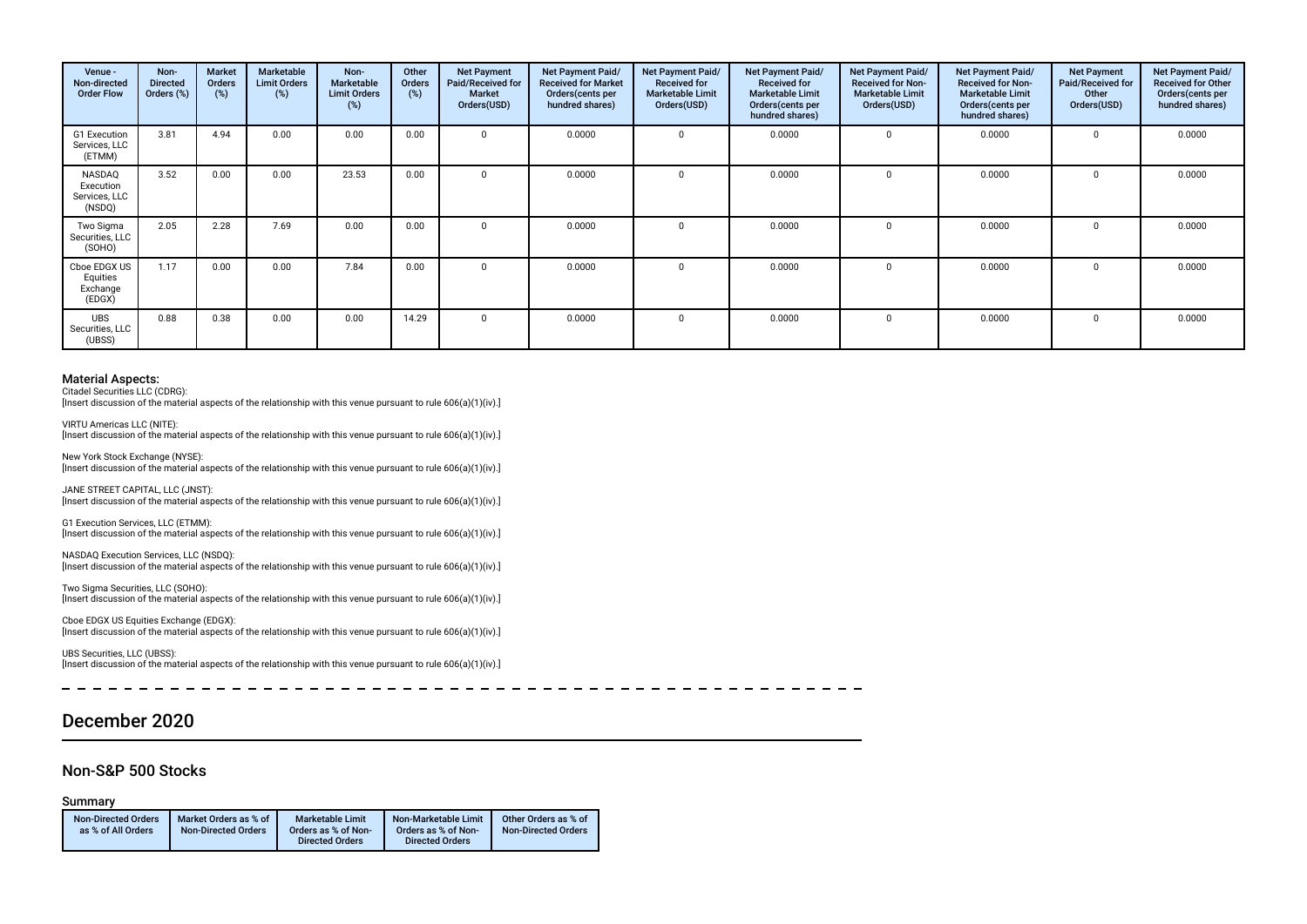| <b>Non-Directed Orders</b><br>as % of All Orders | Market Orders as % of<br><b>Non-Directed Orders</b> | Marketable Limit<br>Orders as % of Non-<br><b>Directed Orders</b> | Non-Marketable Limit<br>Orders as % of Non-<br><b>Directed Orders</b> | Other Orders as % of<br><b>Non-Directed Orders</b> |
|--------------------------------------------------|-----------------------------------------------------|-------------------------------------------------------------------|-----------------------------------------------------------------------|----------------------------------------------------|
| 100.00                                           | 63.69                                               | 1.87                                                              | 33.43                                                                 | 1.01                                               |

| enue<br>u |  |
|-----------|--|
|-----------|--|

| Venue -<br>Non-directed<br><b>Order Flow</b>   | Non-<br><b>Directed</b><br>Orders (%) | <b>Market</b><br>Orders<br>$(\%)$ | Marketable<br><b>Limit Orders</b><br>(%) | Non-<br>Marketable<br><b>Limit Orders</b><br>$(\%)$ | Other<br>Orders<br>(%) | <b>Net Payment</b><br>Paid/Received for<br><b>Market</b><br>Orders(USD) | Net Payment Paid/<br><b>Received for Market</b><br>Orders (cents per<br>hundred shares) | Net Payment Paid/<br><b>Received for</b><br><b>Marketable Limit</b><br>Orders(USD) | Net Payment Paid/<br><b>Received for</b><br><b>Marketable Limit</b><br>Orders(cents per<br>hundred shares) | Net Payment Paid/<br><b>Received for Non-</b><br><b>Marketable Limit</b><br>Orders(USD) | Net Payment Paid/<br><b>Received for Non-</b><br><b>Marketable Limit</b><br>Orders(cents per<br>hundred shares) | <b>Net Payment</b><br>Paid/Received for<br>Other<br>Orders(USD) | Net Payment Paid/<br><b>Received for Other</b><br>Orders(cents per<br>hundred shares) |
|------------------------------------------------|---------------------------------------|-----------------------------------|------------------------------------------|-----------------------------------------------------|------------------------|-------------------------------------------------------------------------|-----------------------------------------------------------------------------------------|------------------------------------------------------------------------------------|------------------------------------------------------------------------------------------------------------|-----------------------------------------------------------------------------------------|-----------------------------------------------------------------------------------------------------------------|-----------------------------------------------------------------|---------------------------------------------------------------------------------------|
| NASDAQ<br>Execution<br>Services, LLC<br>(NSDQ) | 41.03                                 | 0.00                              | 12.50                                    | 71.61                                               | 0.00                   | $\Omega$                                                                | 0.0000                                                                                  | $\Omega$                                                                           | 0.0000                                                                                                     | $\mathbf 0$                                                                             | 0.0000                                                                                                          | $\mathbf 0$                                                     | 0.0000                                                                                |
| Citadel<br>Securities LLC<br>(CDRG)            | 23.00                                 | 51.13                             | 37.50                                    | 2.42                                                | 33.33                  | $\mathbf 0$                                                             | 0.0000                                                                                  | $\Omega$                                                                           | 0.0000                                                                                                     | $\mathbf 0$                                                                             | 0.0000                                                                                                          | $\mathbf{0}$                                                    | 0.0000                                                                                |
| <b>VIRTU</b><br>Americas LLC<br>(NITE)         | 15.09                                 | 32.58                             | 37.50                                    | 1.77                                                | 33.33                  | $\mathbf{0}$                                                            | 0.0000                                                                                  | $\mathbf{0}$                                                                       | 0.0000                                                                                                     | $\mathbf 0$                                                                             | 0.0000                                                                                                          | $\mathbf{0}$                                                    | 0.0000                                                                                |
| Cboe EDGX US<br>Equities<br>Exchange<br>(EDGX) | 11.41                                 | 0.00                              | 0.00                                     | 20.00                                               | 0.00                   | $\mathbf 0$                                                             | 0.0000                                                                                  | $\mathbf{0}$                                                                       | 0.0000                                                                                                     | $\mathbf 0$                                                                             | 0.0000                                                                                                          | $\mathbf 0$                                                     | 0.0000                                                                                |
| <b>JANE STREET</b><br>CAPITAL, LLC<br>(JNST)   | 3.50                                  | 7.92                              | 12.50                                    | 0.16                                                | 0.00                   | $\mathbf{0}$                                                            | 0.0000                                                                                  | $\mathbf 0$                                                                        | 0.0000                                                                                                     | $\mathbf 0$                                                                             | 0.0000                                                                                                          | $\mathbf{0}$                                                    | 0.0000                                                                                |
| G1 Execution<br>Services, LLC<br>(ETMM)        | 2.39                                  | 5.88                              | 0.00                                     | 0.00                                                | 0.00                   | $\mathbf 0$                                                             | 0.0000                                                                                  | $\mathbf 0$                                                                        | 0.0000                                                                                                     | $\mathbf 0$                                                                             | 0.0000                                                                                                          | $\mathbf{0}$                                                    | 0.0000                                                                                |
| <b>NYSE Arca</b><br>(ARCA)                     | 1.56                                  | 0.00                              | 0.00                                     | 2.74                                                | 0.00                   | $\mathbf 0$                                                             | 0.0000                                                                                  | $\mathbf 0$                                                                        | 0.0000                                                                                                     | $\mathbf 0$                                                                             | 0.0000                                                                                                          | $\mathbf 0$                                                     | 0.0000                                                                                |
| Two Sigma<br>Securities, LLC<br>(SOHO)         | 0.83                                  | 2.04                              | 0.00                                     | 0.00                                                | 0.00                   | $\mathbf 0$                                                             | 0.0000                                                                                  | $\mathbf 0$                                                                        | 0.0000                                                                                                     | $\mathbf 0$                                                                             | 0.0000                                                                                                          | $\mathbf{0}$                                                    | 0.0000                                                                                |
| New York<br>Stock<br>Exchange<br>(NYSE)        | 0.74                                  | 0.00                              | 0.00                                     | 1.29                                                | 0.00                   | $\Omega$                                                                | 0.0000                                                                                  | $\Omega$                                                                           | 0.0000                                                                                                     | $\Omega$                                                                                | 0.0000                                                                                                          | $\mathbf 0$                                                     | 0.0000                                                                                |
| <b>UBS</b><br>Securities, LLC<br>(UBSS)        | 0.28                                  | 0.45                              | 0.00                                     | 0.00                                                | 11.11                  | $\mathbf 0$                                                             | 0.0000                                                                                  | $\mathbf 0$                                                                        | 0.0000                                                                                                     | $\mathbf 0$                                                                             | 0.0000                                                                                                          | $\mathbf{0}$                                                    | 0.0000                                                                                |

NASDAQ Execution Services, LLC (NSDQ): [Insert discussion of the material aspects of the relationship with this venue pursuant to rule 606(a)(1)(iv).]

Citadel Securities LLC (CDRG): [Insert discussion of the material aspects of the relationship with this venue pursuant to rule 606(a)(1)(iv).]

VIRTU Americas LLC (NITE): [Insert discussion of the material aspects of the relationship with this venue pursuant to rule 606(a)(1)(iv).]

Cboe EDGX US Equities Exchange (EDGX): [Insert discussion of the material aspects of the relationship with this venue pursuant to rule 606(a)(1)(iv).]

JANE STREET CAPITAL, LLC (JNST): [Insert discussion of the material aspects of the relationship with this venue pursuant to rule 606(a)(1)(iv).]

G1 Execution Services, LLC (ETMM):